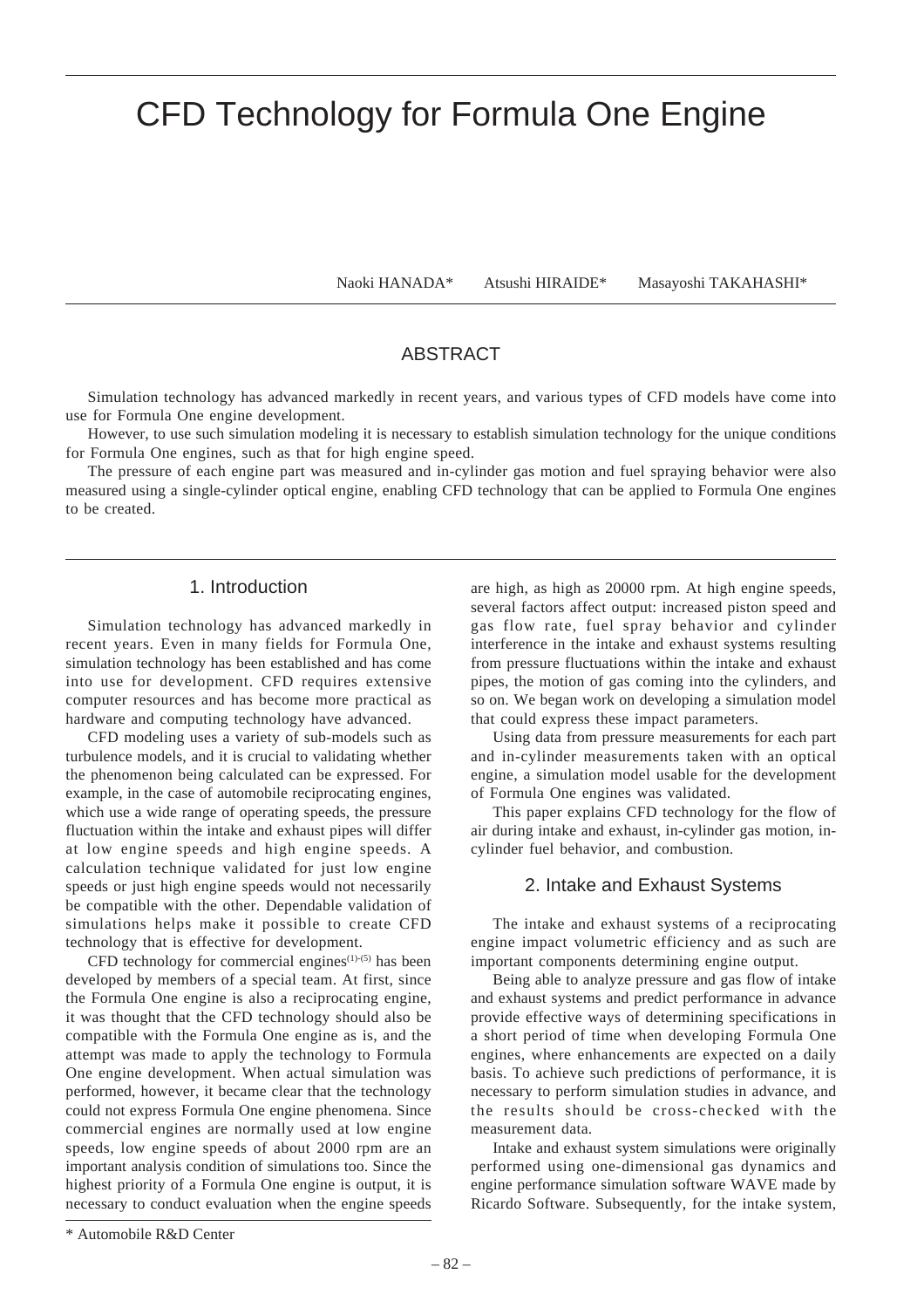an in-house software capable of three-dimensional compressible fluid analysis was used, with the aim of enhancing calculation accuracy. For the exhaust system, usable three-dimensional analysis software could not be found and so we continued to use WAVE.

#### 2.1. Intake System

The current Formula One engine intake system is equipped with an airbox, and the pressure fluctuation (pulsation) that occurs within the intake pipe of each cylinder propagates and reflects inside the airbox and is transmitted to other cylinders. As a result, airbox shape is one factor affecting engine output.

On the other hand, the body's aerodynamic performance greatly affects lap time. Therefore, the shape of the body cowl is determined by aerodynamic characteristics. As for airbox shape, the degree of freedom is restricted by the shape of the cowl.

Using WAVE, at first, performance was evaluated with the air intake form only, but in order to achieve both body aerodynamic performance and engine output, a large amount of time was spent during development on selecting the airbox shape. We tackled this issue so that simulations could be utilized for performance evaluation and phenomenon analysis including also the influence of airbox shape.

The simulation software used was Honda's threedimensional compressible fluid analysis software $(1)$  in which a one-dimensional model is coupled.

The simulation model is shown in Fig. 1. The airbox portion was expressed in three-dimensional form, and the portion from the downstream part of the air intake throttle to the cylinder and exhaust pipe was expressed by one-dimensional and scalar models.

The greatest feature of Honda's software is that it solves compressible fluids by not only one-dimensional but also three-dimensional calculation.

Although it is possible to do similar calculations by combining Ricardo Software's three-dimensional fluid analysis software (VECTIS) with their one-dimensional gas dynamics simulation software (WAVE), these software programs did not satisfy our target standards of



three-dimensional compressible fluid calculation accuracy.

Based on the measured intake pipe pressure, boundary conditions, mesh density, flow coefficient, filter model and so on were investigated and a series of enhancements were made until a simulation that could be used for the analysis of intake interference in the airbox of a Formula One engine was created.

Figure 2 shows measurement and calculation results of pressure within intake pipes in each of the cylinders in one bank of a V10 engine. Engine speed was 17000 rpm, and the crank angle of 360 deg is top dead center of intake stroke. Intake interference within the airbox causes the different intake pressure in all the cylinders. While the amplitude and phase of pressure varies with



Fig. 1 Simulation model Fig. 2 Intake pressure of V10 engine at 17000 rpm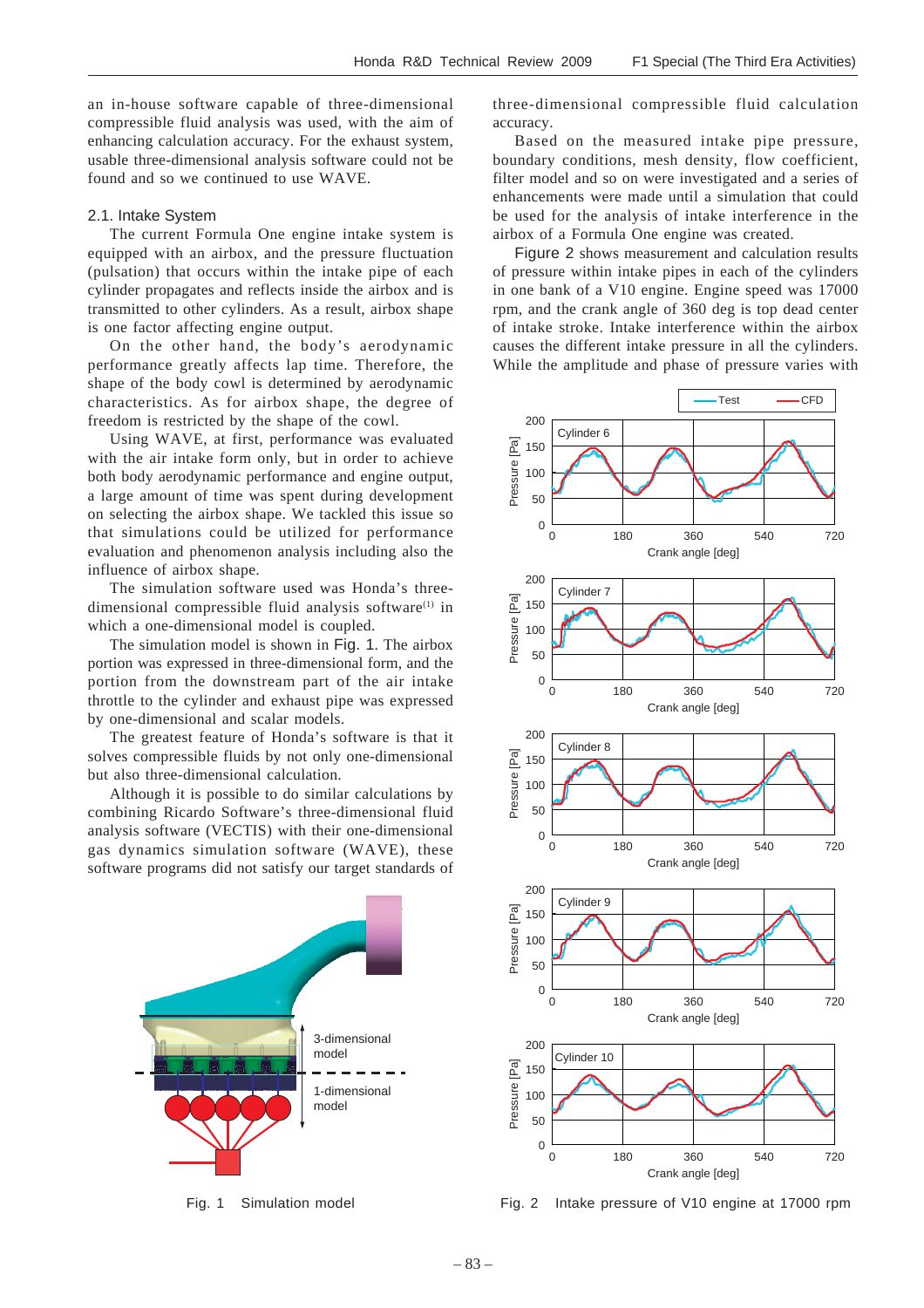| Table 1 | Parameters for WAVE simulation |  |
|---------|--------------------------------|--|
|         |                                |  |

| Parameter                                                                     | Old value               | New value |
|-------------------------------------------------------------------------------|-------------------------|-----------|
| Flow coefficient at pipe end (inflow)                                         | Auto                    | 0.8       |
| Flow coefficient at pipe end (outflow)                                        | Auto                    | 0.5       |
| Ambient temperature of exhaust side                                           | Atmospheric temperature | 400 K     |
| Multiplier of heat transfer of cylinder wall<br>when intake valves are closed | 1.0                     | 2.0       |

each cylinder, there is a particular difference between cylinder 10 and the other cylinders. It can be seen that intake interference causes the volumetric efficiency of each cylinder to change and has a direct impact on engine output.

The calculation results reproduce these characteristics with good accuracy, demonstrating that Honda's software is capable of analyzing intake interference within the Formula One engine's airbox.

The slim and curving airbox shape required for good body aerodynamic performance is due to reduced volume and is characterized by a weak attenuation of pressure fluctuation and lowered volumetric efficiency. However, because practical simulation has been achieved, it is now possible to satisfy both a slim airbox shape which can contribute to body aerodynamics and engine output enhancement by optimizing air flow in the airbox.

#### 2.2. Exhaust System

WAVE was used to analyze the exhaust system and examine its shape.

This explanation uses a V10 engine as an example. A 5-into-1 collector exhaust system, as shown in Fig. 3, was used. The WAVE model is shown in Fig. 4. Because the effect of intake interference in the airbox cannot be expressed in one-dimensional simulation



Fig. 3 Exhaust pipe of V10 engine



Fig. 4 WAVE model of 5 cylinders for V10 engine

WAVE, a model used for the intake side was designed such that intake pipes are open to the air, with each cylinder being independent. Because the left and right exhaust systems are independent, the WAVE model used one bank with five cylinders.

Figure 5 shows V10 engine validation results.

Exhaust pressure was measured at a downstream position approximately 40 mm from the exhaust valve seat of cylinder 10. Because the calculation model has five cylinders, the data used was of cylinder 5. The initial calculation results (b) differed from the measured results (a).

A parameter study to revise the variables used for simulation shown in Table 1 yielded the results shown

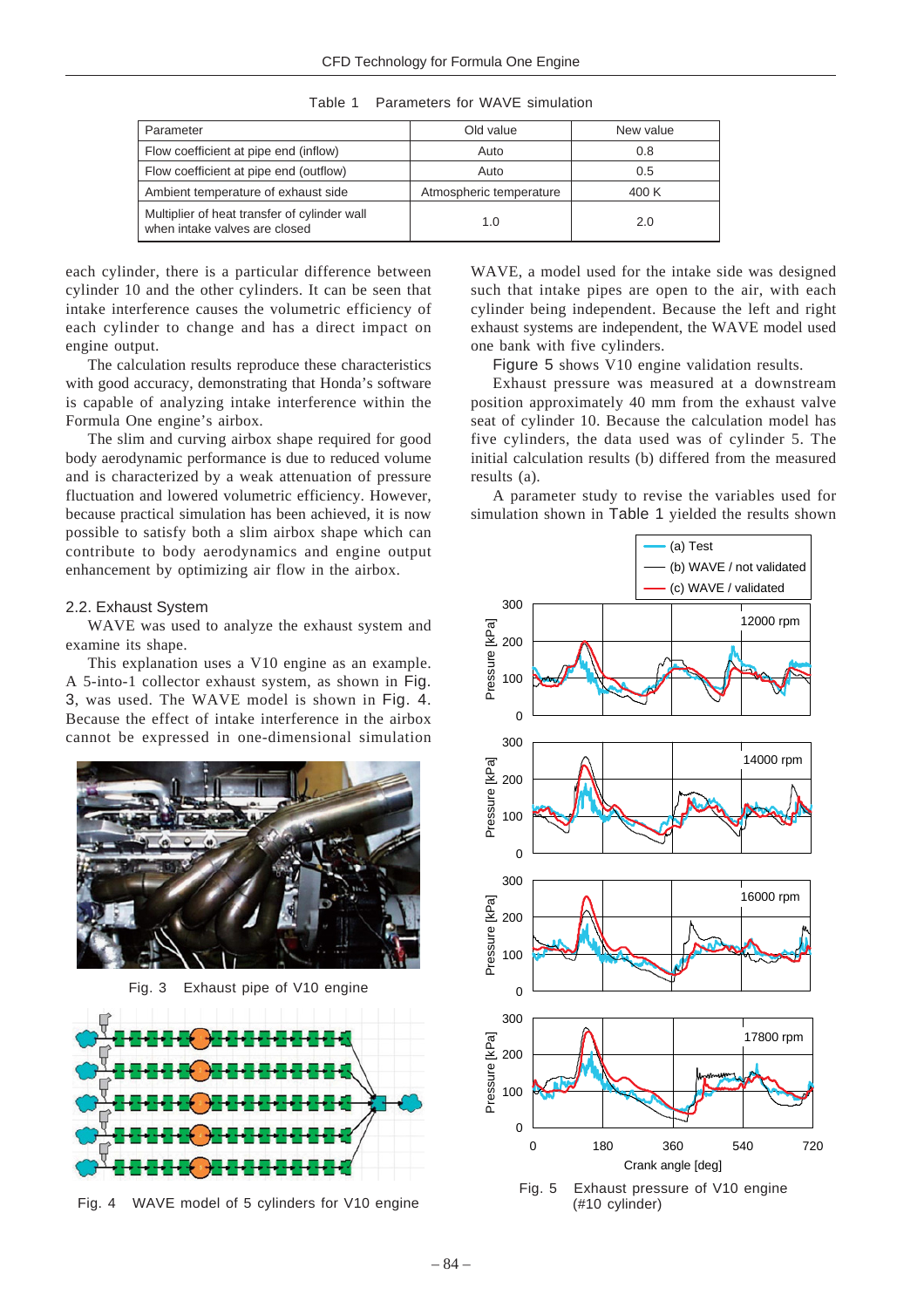in (c) in Fig. 5, with enhanced calculation accuracy. The important revised parameter is the flow coefficient for the end of the exhaust pipe. In the WAVE calculation, exhaust pressure changes greatly depending on the value of the flow coefficient, and ultimately volumetric efficiency and output values also change. Estimating the flow coefficient correctly is clearly the most important aspect of one-dimensional simulation.

In addition, this result shows that there are limits to analyzing exhaust systems with one-dimensional simulation. One-dimensional analysis has many subjects to be addressed such as followings. Naturally, it is not possible to estimate pressure loss in each part with onedimensional analysis. General usefulness of flow coefficient is low for changes in the form of the exhaust pipe or changes in flow velocity. To some extent it is possible to analyze and examine flow within exhaust pipes with one-dimensional simulation, so this can be used in the development of exhaust systems. However, the calculation accuracy is not necessarily sufficient; for example, revision of the flow coefficient is inevitable when engine specifications change. Development of three-dimensional simulation, as used with the intake system, is needed in the future as a way to resolve this issue.

## 3. In-cylinder Behavior

Enhancing the combustion status is indispensable for achieving engine performance enhancements. Besides that, the current Formula One engine has longer combustion duration than commercial engines because of its high engine speed and big bore. Therefore, shortening the combustion duration is necessary.

To shorten combustion, it was considered necessary to adjust the in-cylinder gas motion and fuel distribution. To do this, it is indispensable to be able to predict incylinder gas motion and simulate fuel spray and mixture distribution formation.

#### 3.1. In-cylinder Gas Motion

Validation on in-cylinder gas motion has been performed on commercial engines and an attempt has been made to apply the results to Formula One engines, but no correlation was found to actual engines. Thus we started over again and redid the process from validation of the Formula One engine's in-cylinder motion.

Figure 6 gives an illustration of the system for measuring in-cylinder motion. An optical engine $(6)$  was used. Two high-repetition-rate YAG lasers were used with a YAG 532 nm second harmonic wavelength. The camera used was Vision Research's Phantom V7, and resolution was  $656 \times 328$  pixels. Hollow resin tracers were used, with particle size of  $\phi$  40  $\mu$ m and density of 36 kg/m3 . Based on tracer size and density, it is thought that air flow traceability will have a 95% attenuation rate for fluctuations of approximately 300 Hz. The measurement data took the mean for 100 cycles.

The simulation software was three-dimensional fluid analysis software (VECTIS). Figure 7 shows the

Table 2 Calculation conditions of in-cylinder gas motion

| Calculation region                       | Whole engine                                     |  |
|------------------------------------------|--------------------------------------------------|--|
| Number of calculation cycle              | 4 cycles                                         |  |
| Mesh density<br>(for combustion chamber) | 1 <sup>st</sup> to 3 <sup>rd</sup> cycle: 2.0 mm |  |
|                                          | $4th$ cycle:<br>$1.5$ mm                         |  |
|                                          | (Half the above size is used<br>near the wall.)  |  |

simulation model. To correctly express intake and exhaust pulsation, the calculation covered the entire single cylinder engine from air inlet chamber to exhaust pipe.

The calculation conditions are shown in Table 2. These conditions were selected to enable calculation results to reproduce PIV measurement results and at the same time cause intake pulsation, volumetric efficiency and in-cylinder turbulence energy to converge. The reason that mesh density is changed with the number of cycles is to ensure both calculation accuracy and reduced calculating time. Except for turbulence intensity, the calculation results showed no differences between 2 mm and 1.5 mm of mesh densities, but for turbulence energy, changes in cycles could not be expressed at mesh density of 2 mm. For that reason, calculating time was saved by using a coarser mesh to calculate the first three cycles, and then a finer mesh was used on the fourth cycle to ensure calculating accuracy.

Figure 8 shows visualization and simulation results in a motored condition at 10000 rpm. The crank angle shown in the figure is the angle after top dead center. Measurements were performed through a cross-section



Fig. 6 Schematic of PIV measurement system with optical single cylinder engine



Fig. 7 Simulation model of in-cylinder gas motion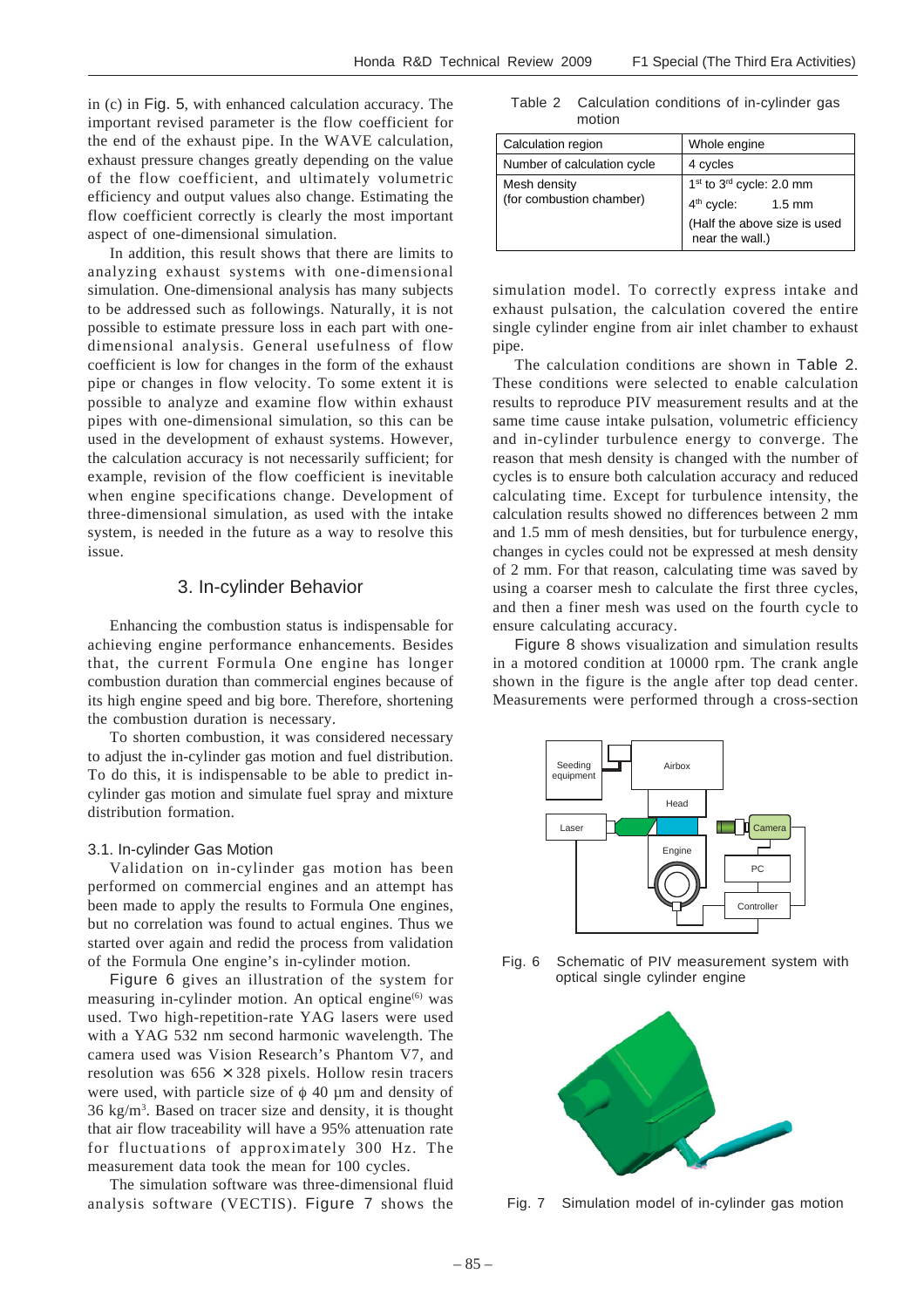under the intake valve, as shown in the upper right of the figure. Two intake pipe lengths of 200 mm and 150 mm were used to compare differences in gas motions. The left column is from the 200 mm intake pipe, and the right column is from the 150 mm intake pipe.

In-cylinder motion in a Formula One engine consists of two vortexes, as demonstrated by the example of crank angle 216 deg ATDC: a large vortex centered on the bore, and a vortex that forms on the bottom of the intake port. The images show that the twin vortex configuration does not change with the difference in intake pipe length, but the gas inlet velocity, vortex center and vortex speed are affected by intake pipe length. This means, in other words, that intake pulsation has an impact on not only volumetric efficiency but also combustion.

Calculation results showed a flow pattern that closely



Fig. 8 Comparison of flow vectors between PIV measurement and simulation results at 10000 rpm

matches visualization results. This demonstrates that if a model shape and calculation conditions are chosen such that intake and exhaust pulsation can be expressed, it is possible to accurately simulate in-cylinder gas motion at the high speed of 10000 rpm.

These initiatives have made it possible to predict gas motion in a Formula One super-high-speed engine. In addition, this research has renewed the researchers' awareness of the importance of measurement that helps one to grasp phenomena when creating simulation technology. Without PIV measurement results, what to set as the number of cycles and mesh density cannot be determined.

The fact that turbulence intensity is not validated is an issue, and analysis of this, including its impact on combustion, should be performed.

#### 3.2. In-cylinder Fuel Behavior

The distribution of fuel within the cylinder is one factor affecting the quality of combustion, and it is important to predict this in advance with simulation. However, there are issues with measuring fuel distribution within cylinders, and measurements are not easy. For that reason, analysis by simulation is valuable in terms of advancing phenomenon analysis.

Injectors of Formula One engine are typically installed close to the end face of the trumpet. The reason is because volumetric efficiency is increased as a result of charge cooling by evaporation latent heat of the fuel. Because of this installation, fuel injected toward the interior of the intake port is affected by gas motion which fluctuates because of intake pulsation, and then it enters the cylinder. Therefore, to calculate in-cylinder fuel distribution, the necessary calculations must include fuel behavior inside the intake port.

Simulation validation was performed with the behavior of the fuel droplets flowing into the cylinder which was photographed with an optical engine. Using two kinds of injectors, it was evaluated whether the simulation can express the difference produced from the difference in the fuel spray characteristic. One was a pintle form with fuel pressure of 1.2 MPa, and the second was a six-hole plate form with fuel pressure of 10 MPa. These were characterized by respective Sauter's mean diameters of approximately 40  $\mu$ m and 16  $\mu$ m, respectively.

Using an optical engine $(6)$ , spray droplets were filmed directly with a strobe as a light source. Operating conditions were: motored at 10000 rpm, and wide open throttle.

For simulation, VECTIS was used, the same as for in-cylinder motion calculation. An entire single cylinder engine was modeled and a fuel spray calculation was added. To calculate fuel spray, the following method was used. The state of spraying with the injector alone was matched with measurement results in advance. Then, the fuel spray calculation conditions were input into the single cylinder engine calculation.

The fuel spray form of the injector alone is shown in Fig. 9.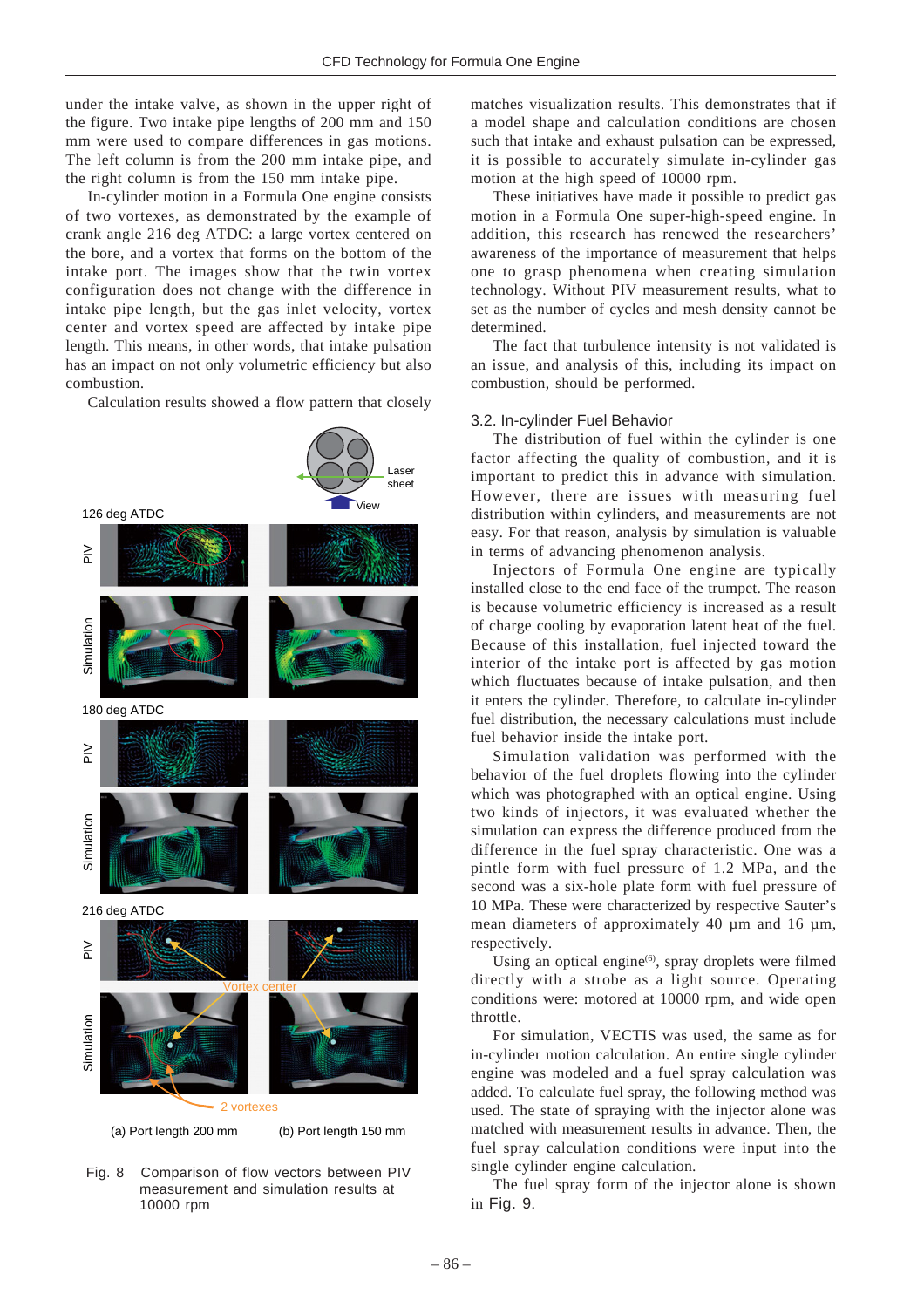This shows that with both the 1.2 MPa and 10 MPa injectors, the calculations were able to sufficiently express the actual spray form.

It was learned that for in-cylinder mixture forms to converge in calculations of fuel spray in the engine, about five cycles are necessary. Figure 10 shows the cycle history of in-cylinder average A/F and A/F variance when calculating sprays in an engine using a 10 MPa injector. Fuel injected from the trumpet end face begins to enter the cylinder on the second cycle after injection, but the amount is small. This figure can be read as showing in-cylinder fuel behavior converging from the fourth to fifth cycle. To give some margin, it was decided to conduct the analysis with five cycles.

Figure 11 shows the results of photographing incylinder spraying and the calculation results.

The measurement results are colored to represent the degree of photographed brightness. In the calculation results, spray droplets are represented by dots, and the broken line shows the approximate area in which the droplets occur.

With the pintle, the fuel spray has large particles and the spray has great inertia. That is why, as the photograph taken at crank angle 120 deg shows, the spray entering the cylinder from the intake valve passes below the exhaust valve and collides with the cylinder wall. In contrast, the high pressure injector spray has little inertia, and after it enters the cylinder, it rides the flow of air down the cylinder toward the piston. In addition, the spray entering from the intake valve enters not only from the exhaust side but also from the port bottom side that is opposite it.

To make the fuel pass through the entire combustion chamber, it would be effective to reduce particle size and inertia.



(a) Pintle Pf =  $1.2$  MPa (b) Multi hole Pf =  $10$  MPa



Fig. 9 Fuel spray form

Fig. 10 Simulation convergence of averaged A/F and variance of A/F in cylinder

The simulation largely expressed the measurement results, and by matching the spray with the injector alone beforehand, it was possible to predict in-cylinder fuel behavior. In addition, the fact that gas motion inside both the intake port and the combustion chamber was correctly solved is one factor for accurate calculation.

### 3.3. Combustion

To directly evaluate the influence of gas motion and fuel behavior on combustion, and to predict amount of residual gas, efforts were focused on combustion simulation as the next step.

The software used was VECTIS, but the combustion simulation module<sup>(4)</sup> made by Honda was incorporated into VECTIS.



Fig. 11 Comparison of fuel droplets in cylinder between measurement with optical engine and simulation with VECTIS at 10000 rpm